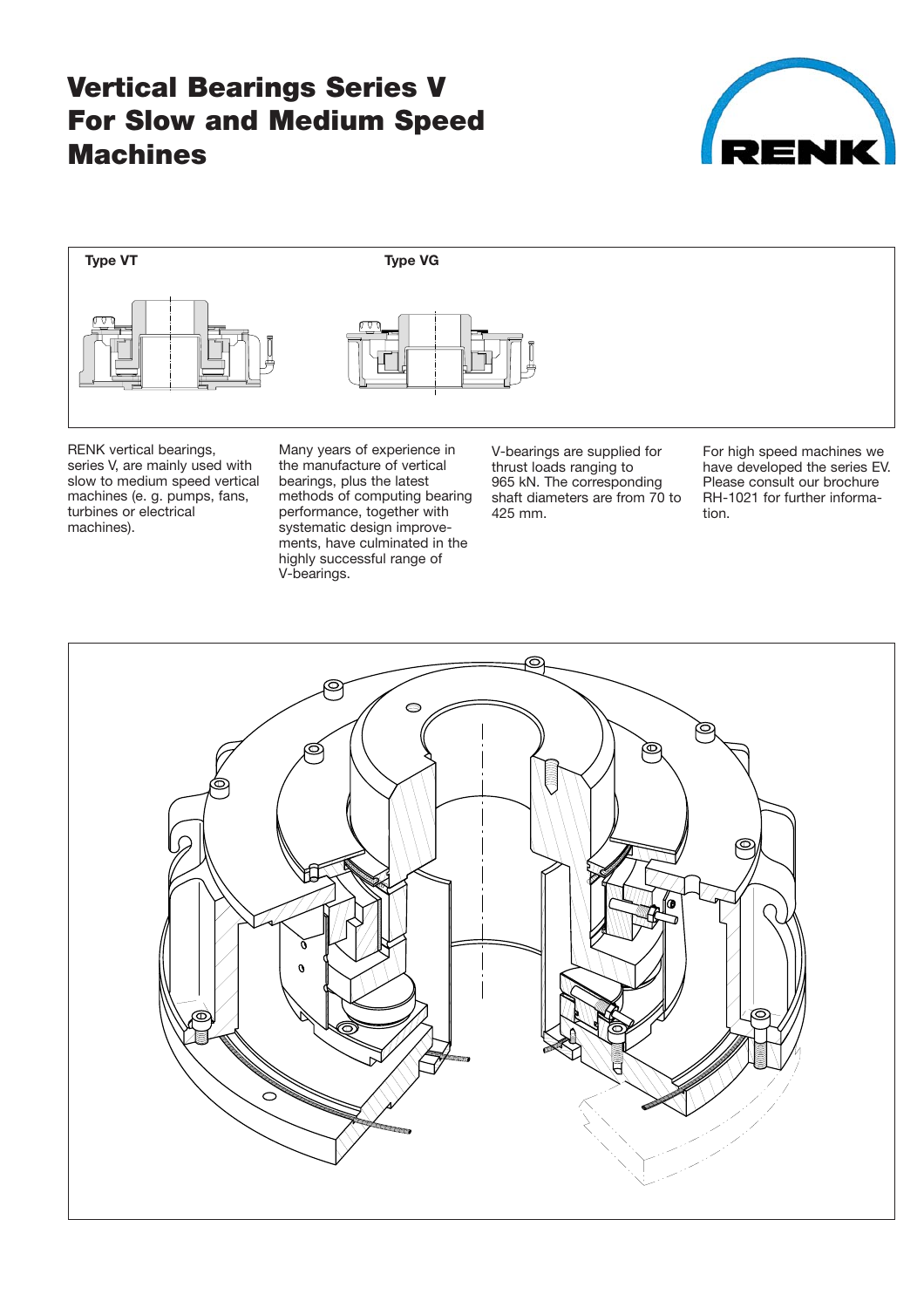## **Technical Information**

VT-bearings are designed as combined thrust and guide bearings with axial and journal parts; whereas the VG bearings are supplied as guide bearings with journal part only.

The bearing housing is designed in accordance with FEM to absorb high axial loads, including shock loads.

The journal and axial inserts can be used in combination with housings of different sizes.

In the case of slow speed machines the heat dissipation will be natural cooling. In such cases, a relatively small bear ing housing will be necessary, since the oil quantity is low and there is no need for space for a water cooler. The same applies to medium speed bearings connected to an external oil system.

Due to the higher oil quantity, the medium speed bearings need a larger housing.

RENK can offer you the most suitable bearing housing to satisfy each specific applica tion.

The bearing housing, made of 3 separate parts (bottom, jacket, cover), is easy to ser vice. Removal or installation of the journal or axial parts is also easy.

#### **Axial Part**

The circular, tilting RD-thrust pads are a major characteris tic of the VT bearings. The pads are supported on cup springs which ensure uniform load distribution. The bearings as standard are provided with 12 RD-thrust pads which support downward loads. If required, the bearing shell can be provided with a variable number of RS-thrust pads to take upward axial loads.

#### **Journal Part**

The journal part functions as a quide bearing. The plain cylindrical bore is provided with several lubricating grooves. If

required, the bearing can be provided with a four lobe shell instead of the plain cylindrical bore. This type of shell has a stabilising effect when the shaft is not loaded or only slightly loaded.

#### **Heat Dissipation and Lubrication**

Depending on the application and operating conditions the VT- and VG-bearings are used with

- natural cooling
- natural cooling with fan.
- cooling by external oil
- circulation, water cooling
- or - water cooling plus fan
- cooling.

In the case of a water-cooled bearing the cooler is mounted into the bearing housing. Depending on the water quali ty, the cooler is made of Cu or CuNi10Fe or titanium (finned tube cooler).

The use of a fan makes the application of a natural cooled bearing with higher speeds possible.

If a circulating oil system is used, the housing is provided with an overflow weir. The weir maintains a bath of oil within the bearing housing to ensure safe short-term lubrication in the event of an external oil supply failure.

#### **Temperature Monitoring**

For temperature monitoring of the thrust pads or of the guide bearing RENK supplies the especially developed resist ance thermometer sensors (PT 100).

#### **Oil Flow Control for Circulating Oil Systems**

We recommend the use of the flow meter type NJV-MI, especially developed for applica tion with slide bearings. These flow meters can be checked visually or, if fitted with a switching device, can be monitored electrically.

| (1) Series                                                                                   |          | V vertical bearing                                                                                                                                                              |
|----------------------------------------------------------------------------------------------|----------|---------------------------------------------------------------------------------------------------------------------------------------------------------------------------------|
| ② Type                                                                                       |          | T thrust and guide<br>G guide only<br>B thrust and guide with upward<br>thrust face<br>special design                                                                           |
| 3 Heat dissipation<br>and lubrication                                                        | <b>X</b> | N natural cooling<br>Z lubrication by oil circulation with<br>external oil cooling<br>W water cooling (finned tubes<br>in oil sump)<br>F fan cooling<br>special cooling systems |
| 4 Shape of bore                                                                              |          | C plain cylindrical bore<br>four-lobe bore                                                                                                                                      |
| 5 Bearing cover                                                                              |          | U non-split<br>G split<br>split                                                                                                                                                 |
| 6 Bearing size                                                                               |          |                                                                                                                                                                                 |
| 7 Housing size                                                                               |          |                                                                                                                                                                                 |
| <b>Example</b><br>for bearing coding<br>00000 60<br><b>V T N C U 11 - 5</b>                  |          |                                                                                                                                                                                 |
|                                                                                              |          |                                                                                                                                                                                 |
| (1)<br>(2)<br>(4)<br>vertical bearing type V<br>thrust and guide bearing<br>ovlindrical hora |          | heat dissipation by natural cooling                                                                                                                                             |

- $\frac{4}{5}$  cylindrical bore<br>5 bearing cover r
- <sup>(5)</sup> bearing cover non-split<br>
<sup>6</sup> bearing size 11
- $\begin{matrix} 6 \ \hline \end{matrix}$  bearing size 11 housing size 5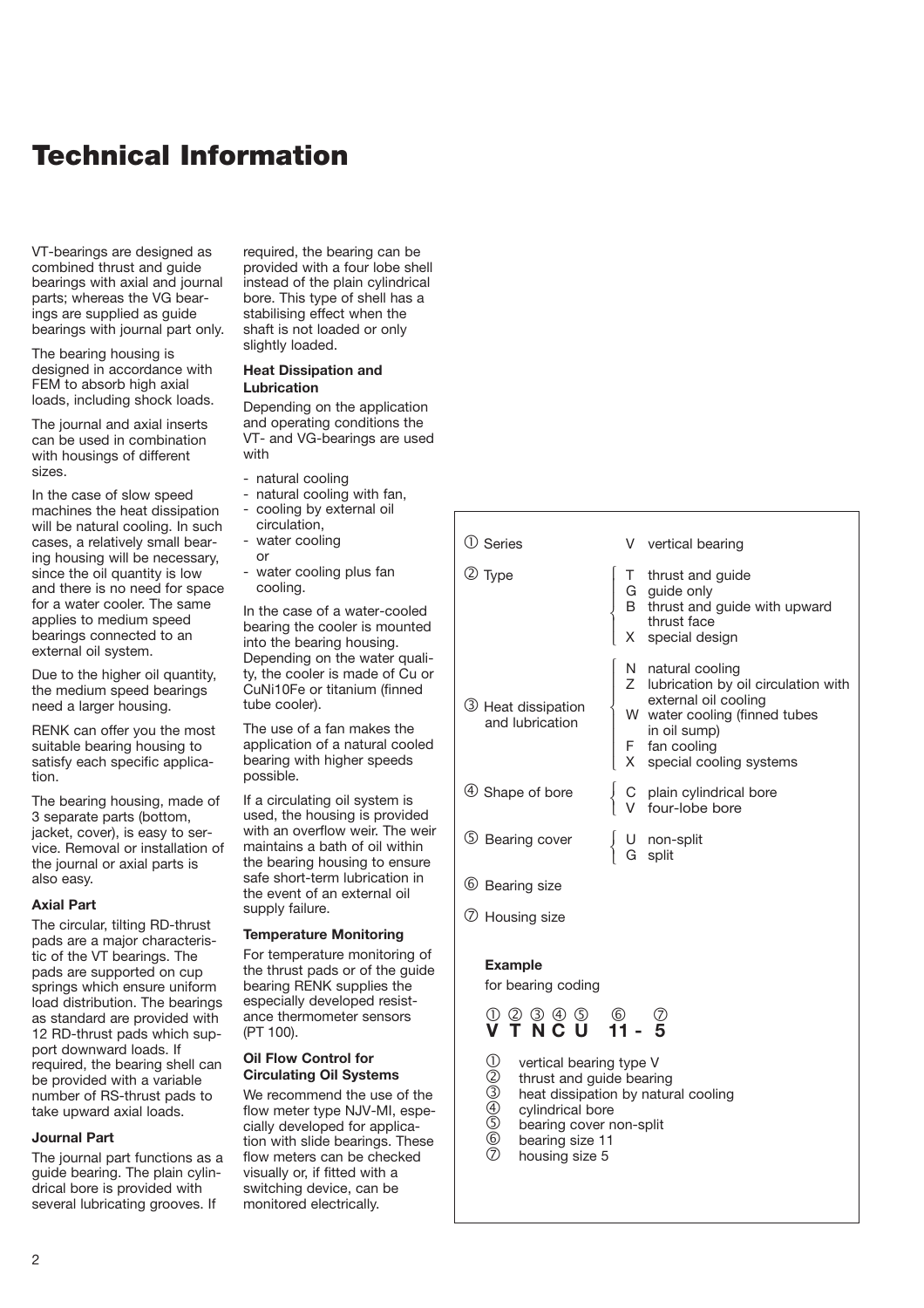

# **Dimensions of the Bearing Type VTNCU**



drawing shows connection

| <b>Bearing</b> | <b>RD</b> | $F_{Rmin}$ | $F_{\rm Rmax}$ | $F_{AS}$ | $F_{AB}$ |
|----------------|-----------|------------|----------------|----------|----------|
| size           | [12 x]    | [kN]       | [kN]           | [kN]     | [kN]     |
| 7              | 31,5      | 0,3        | 6              | 23       | 28       |
| 9              | 40        | 0,4        | 7,5            | 37       | 60       |
| 11             | 50        | 0,6        | 12             | 58       | 94       |
| 14             | 63        | 1.0        | 20             | 93       | 149      |
| 16             | 71        | 1,3        | 25             | 118      | 190      |
| 18             | 80        | 1,6        | 31             | 150      | 241      |
| 20             | 90        | 2,0        | 39             | 190      | 305      |
| 22             | 100       | 3,0        | 53             | 235      | 377      |
| 25             | 112       | 3,5        | 68             | 295      | 472      |
| 28             | 125       | 4,5        | 85             | 368      | 589      |
| 31             | 140       | 5,5        | 106            | 461      | 738      |
| 40             | 160       | 7,0        | 138            | 603      | 965      |

Final selection of bearing according to the EDP-calculations start load with closed valve upon request

F<sub>rmin</sub> = minimum radial load F<sub>Rmax</sub> = maximum radial load  $F_{AS}$  = axial start up load

(shell with plain cylindrical bore)  $F_{AB}$  = axial operational load

Dimensions in mm

type VTNCU 18-16

| <b>Size</b><br><b>VTN</b> | $d_1$<br>max | $d_2$ | $d_3$ | $d_{\varDelta}$ | d <sub>5</sub> | $d_{6}$ | d <sub>7</sub><br>max | $d_{8}$ | $d_{9}$          | $h_1$ | h <sub>2</sub> | $h_3$ | $h_4$ | h <sub>5</sub> | $h_{6}$ | Z  | W <sub>1</sub><br>ſ°۱ | W <sub>2</sub><br>$\lceil$ °1 | Weight<br>[kg] | Oil quantity<br>U |
|---------------------------|--------------|-------|-------|-----------------|----------------|---------|-----------------------|---------|------------------|-------|----------------|-------|-------|----------------|---------|----|-----------------------|-------------------------------|----------------|-------------------|
| $7 - 5$                   | 70           | 125   | 370   | 440             | 410            | 250     | 75                    | 9       | G <sub>3/4</sub> | 197   | 150            | 70    | 30    | 22             | 10      | 12 | 15                    | 45                            | 85             | 6                 |
| $9-5$                     | 90           | 140   | 370   | 440             | 410            | 250     | 93                    | 9       | G <sub>3/4</sub> | 200   | 150            | 75    | 30    | 22             | 10      | 12 | 15                    | 45                            | 90             | 5                 |
| $11 - 5$                  | 110          | 180   | 370   | 440             | 410            | 250     | 115                   | 9       | G <sub>3/4</sub> | 220   | 155            | 80    | 30    | 22             | 10      | 12 | 15                    | 45                            | 105            | 4                 |
| $11 - 10$                 | 110          | 180   | 460   | 540             | 510            | 250     | 115                   | 9       | G <sub>3/4</sub> | 220   | 177            | 80    | 30    | 25             | 10      | 12 | 15                    | 45                            | 145            | 8.5               |
| $14 - 10$                 | 140          | 225   | 460   | 540             | 510            | 280     | 150                   | 9       | G 3/4            | 265   | 180            | 100   | 30    | 25             | 10      | 12 | 15                    | 45                            | 185            | 8                 |
| 14-16                     | 140          | 225   | 580   | 670             | 640            | 280     | 150                   | 9       | G 3/4            | 265   | 210            | 100   | 30    | 25             | 10      | 18 | 10                    | 30                            | 250            | 17                |
| $16 - 16$                 | 160          | 250   | 580   | 670             | 640            | 320     | 170                   | 9       | G 3/4            | 300   | 210            | 115   | 30    | 25             | 10      | 18 | 10                    | 30                            | 270            | 18                |
| 16-28                     | 160          | 250   | 690   | 790             | 760            | 320     | 170                   | 11      | G <sub>3/4</sub> | 300   | 242            | 115   | 30    | 25             | 10      | 18 | 10                    | 30                            | 335            | 29                |
| $18 - 16$                 | 180          | 280   | 580   | 670             | 640            | 340     | 190                   | 9       | G <sub>3/4</sub> | 320   | 210            | 125   | 30    | 25             | 10      | 18 | 10                    | 30                            | 345            | 22                |
| 18-28                     | 180          | 280   | 690   | 790             | 760            | 340     | 190                   | 11      | G 3/4            | 320   | 242            | 125   | 30    | 25             | 10      | 18 | 10                    | 30                            | 410            | 29                |
| 18-40                     | 180          | 280   | 810   | 920             | 880            | 340     | 190                   | 11      | G <sub>3/4</sub> | 320   | 270            | 125   | 34    | 28             | 10      | 20 | 9                     | 27                            | 510            | 45                |
| $20 - 28$                 | 200          | 315   | 690   | 790             | 760            | 380     | 220                   | 11      | G <sub>1</sub>   | 355   | 250            | 140   | 35    | 30             | 10      | 18 | 10                    | 30                            | 415            | 24                |
| $20 - 40$                 | 200          | 315   | 810   | 920             | 880            | 380     | 220                   | 11      | G <sub>3/4</sub> | 355   | 280            | 140   | 40    | 35             | 10      | 20 | 9                     | 27                            | 510            | 42                |
| $22 - 28$                 | 220          | 375   | 690   | 790             | 760            | 420     | 235                   | 11      | G 1              | 400   | 255            | 160   | 37    | 32             | 10      | 18 | 10                    | 30                            | 520            | 22                |
| $22 - 40$                 | 220          | 375   | 810   | 920             | 880            | 420     | 235                   | 11      | G 3/4            | 400   | 285            | 160   | 40    | 35             | 10      | 20 | 9                     | 27                            | 630            | 41                |
| $22 - 55$                 | 220          | 375   | 910   | 1030            | 980            | 420     | 235                   | 13.5    | G 1              | 400   | 325            | 160   | 40    | 37             | 10      | 20 | 9                     | 27                            | 770            | 57                |
| $25 - 40$                 | 250          | 425   | 810   | 920             | 880            | 460     | 260                   | 11      | G 1              | 435   | 285            | 170   | 40    | 35             | 10      | 20 | 9                     | 27                            | 765            | 40                |
| $25 - 55$                 | 250          | 425   | 910   | 1030            | 980            | 460     | 260                   | 13,5    | G <sub>1</sub>   | 435   | 325            | 170   | 41    | 38             | 10      | 20 | 9                     | 27                            | 880            | 60                |
| 28-55                     | 280          | 475   | 910   | 1030            | 980            | 500     | 310                   | 13,5    | G 1              | 480   | 325            | 200   | 41    | 38             | 10      | 20 | 9                     | 27                            | 1030           | 53                |
| 28-78                     | 280          | 475   | 1020  | 1150            | 1100           | 500     | 310                   | 13,5    | G <sub>1</sub>   | 480   | 345            | 200   | 41    | 38             | 10      | 24 | 7,5                   | 22,5                          | 1160           | 78                |
| $31 - 55$                 | 320          | 530   | 910   | 1030            | 980            | 580     | 345                   | 13.5    | G <sub>1</sub>   | 555   | 333            | 225   | 43    | 40             | 10      | 20 | 9                     | 27                            | 1243           | 41                |
| $31 - 78$                 | 320          | 530   | 1020  | 1150            | 1100           | 580     | 345                   | 13.5    | G 1              | 555   | 350            | 225   | 43    | 40             | 10      | 24 | 7.5                   | 22.5                          | 1410           | 77                |
| 40-100                    | 400          | 600   | 1140  | 1280            | 1220           | 660     | 410                   | 17,5    | G 1              | 625   | 390            | 250   | 46    | 42             | 10      | 24 | 7.5                   | 22,5                          | 1870           | 100               |

tapped holes for thermometer<br>connection

 $\overline{1)}$  without lubricant filling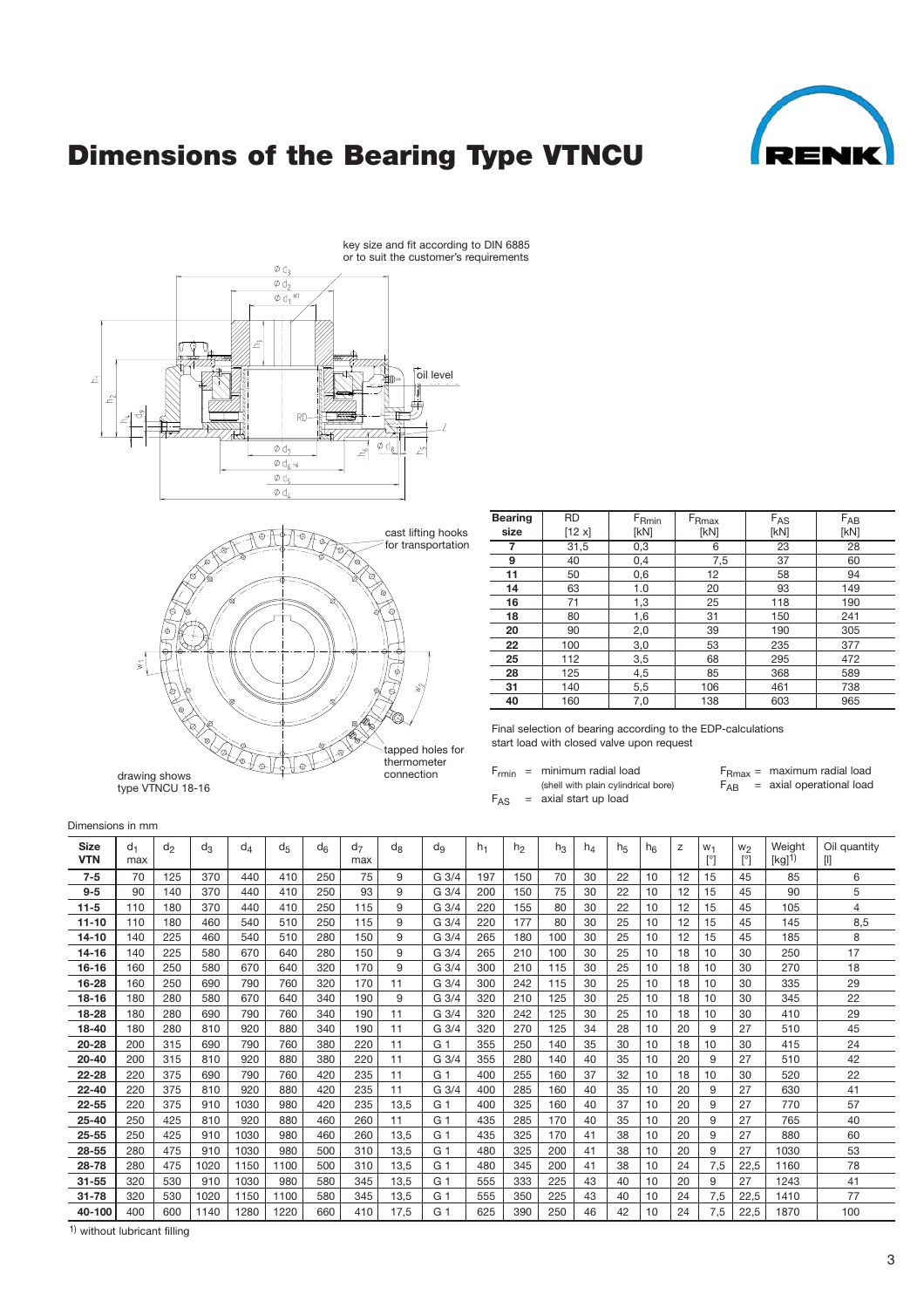# **Dimensions of the Bearing Type VTWCU**



Dimensions in mm (for further dimensions please see page 3)

| <b>Size</b><br><b>VTW</b> | $d_{10}$ | h <sub>7</sub> | $h_{\rm R}$ | Ι, | $W_3$<br>[°] | Weight<br>$[kg]$ <sup>1)</sup> | Oil quantity<br>0 |
|---------------------------|----------|----------------|-------------|----|--------------|--------------------------------|-------------------|
| $7 - 5$                   | 12       | 40             | 90          | 2  | 15           | 87                             | 6                 |
| $9 - 5$                   | 15       | 40             | 90          | 3  | 15           | 95                             | 5                 |
| $11 - 5$                  | 15       | 40             | 90          | 3  | 15           | 110                            | 4                 |
| $11 - 10$                 | 15       | 50             | 110         | 10 | 15           | 150                            | 8                 |
| $14 - 10$                 | 15       | 50             | 110         | 10 | 15           | 190                            | $\overline{7}$    |
| 14-16                     | 15       | 60             | 130         | 10 | 10           | 260                            | 15                |
| $16 - 16$                 | 15       | 60             | 130         | 10 | 10           | 280                            | 16                |
| 16-28                     | 15       | 70             | 160         | 8  | 10           | 345                            | 26                |
| $18 - 16$                 | 15       | 60             | 130         | 10 | 10           | 350                            | 21                |
| 18-28                     | 15       | 70             | 160         | 8  | 10           | 420                            | 26                |
| 18-40                     | 15       | 70             | 180         | 8  | 9            | 525                            | 39                |
|                           |          |                |             |    |              |                                |                   |

| <b>Size</b><br><b>VTW</b> | $d_{10}$ | h <sub>7</sub> | $h_{8}$ | 14       | $W_3$<br>[°] | Weight<br>$[kg]^{1}$ | Oil quantity<br>[I] |
|---------------------------|----------|----------------|---------|----------|--------------|----------------------|---------------------|
| $20 - 28$                 | 12       | 75             | 165     | 8        | 10           | 425                  | 21                  |
| $20 - 40$                 | 15       | 77             | 167     | 8        | 9            | 520                  | 37                  |
| $22 - 28$                 | 15       | 77             | 167     | 8        | 10           | 530                  | 19                  |
| $22 - 40$                 | 15       | 77             | 177     | 8        | 9            | 645                  | 36                  |
| 22-55                     | 15       | 90             | 200     | 0        | 9            | 790                  | 50                  |
| $25 - 40$                 | 15       | 77             | 177     | 8        | 9            | 790                  | 37                  |
| $25 - 55$                 | 15       | 91             | 201     | $\Omega$ | 9            | 900                  | 55                  |
| 28-55                     | 15       | 91             | 201     | $\Omega$ | 9            | 1050                 | 45                  |
| 28-78                     | 22       | 90             | 206     | -3       | 7,5          | 1190                 | 65                  |
| $31 - 55$                 | 15       | 93             | 203     | 0        | 9            | 1220                 | 35                  |
| $31 - 78$                 | 22       | 92             | 208     | -3       | 7,5          | 1430                 | 68                  |
| 40-100                    | 22       | 110            | 250     | -5       | 7,5          | 1900                 | 90                  |

1) without lubricant filling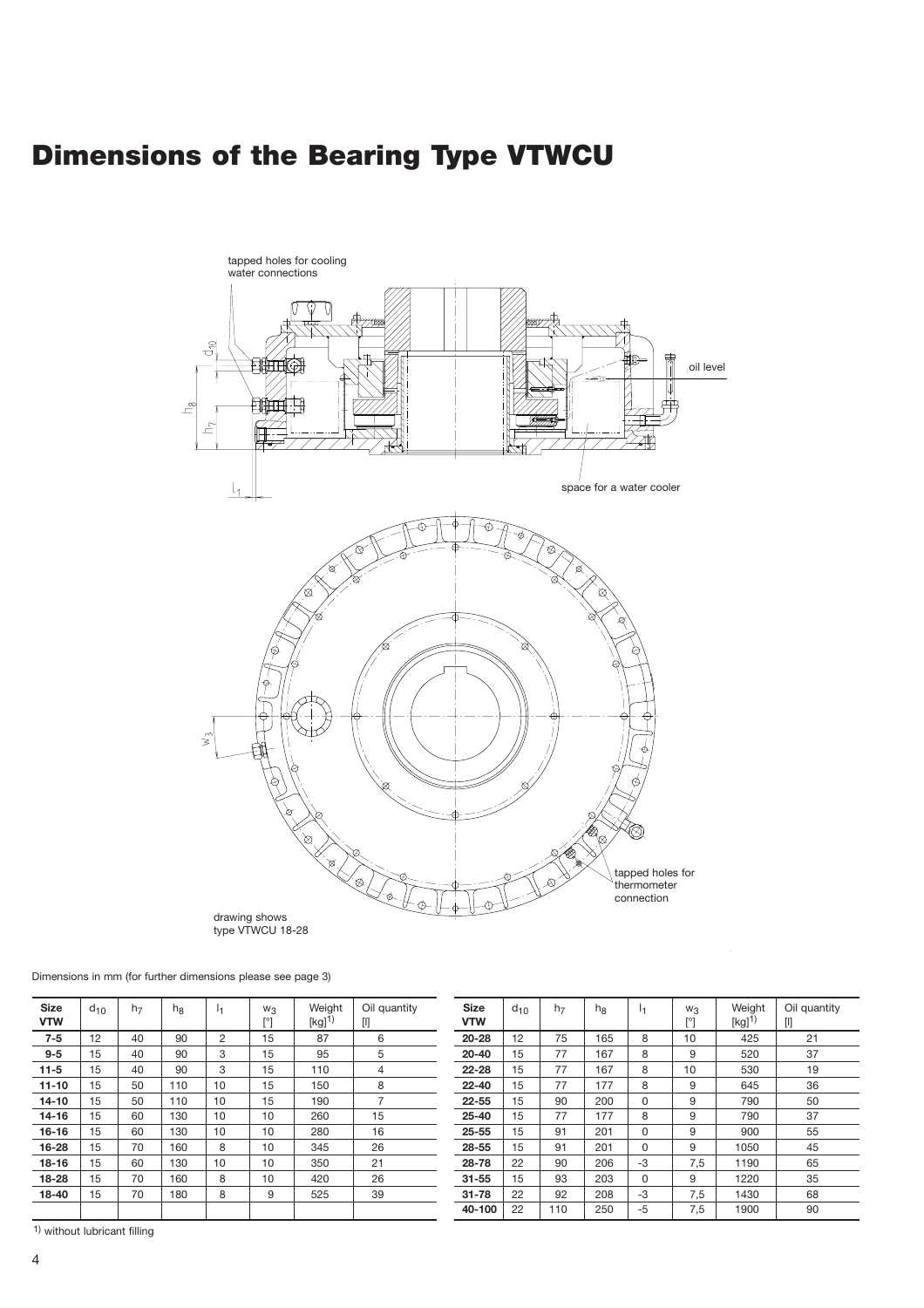

# **Dimensions of the Bearing Type VTZCU**



Dimensions in mm (for further dimensions please see page 3)

| <b>Size</b><br><b>VTZ</b> | $d_{11}$ <sup>2</sup> ) | $d_{12}$ | $h_{\mathsf{q}}$ | . $h_{10}$ | $\mathsf{I}_2$ | $W_4$<br>$[^{\circ}]$ | $W_5$<br>[°] | Weight<br>[kg] <sup>1)</sup> | Oil quantity<br>$[]$ |
|---------------------------|-------------------------|----------|------------------|------------|----------------|-----------------------|--------------|------------------------------|----------------------|
| $7 - 5$                   | G <sub>1</sub>          | 10       | 95               | 103        | 50             | 15                    | 15           | 85                           | 6                    |
| $9 - 5$                   | G 1                     | 12       | 95               | 103        | 50             | 15                    | 15           | 90                           | 5                    |
| $11 - 5$                  | G 11/2                  | 18       | 95               | 103        | 50             | 15                    | 15           | 105                          | 4                    |
| $11 - 10$                 | G 11/2                  | 18       | 105              | 120        | 50             | 15                    | 15           | 145                          | 8,5                  |
| $14 - 10$                 | G <sub>2</sub>          | 22       | 105              | 117        | 50             | 15                    | 15           | 185                          | 8                    |
| $14 - 16$                 | G <sub>2</sub>          | 22       | 125              | 140        | 50             | 10                    | 10           | 250                          | 17                   |
| $16 - 16$                 | G 2 1/2                 | 22       | 130              | 140        | 50             | 10                    | 10           | 270                          | 18                   |
| 16-28                     | G 2 1/2                 | 22       | 145              | 160        | 50             | 10                    | 10           | 335                          | 29                   |
| $18 - 16$                 | G 2 1/2                 | 28       | 128              | 143        | 60             | 10                    | 10           | 345                          | 22                   |
| $18 - 28$                 | G 2 1/2                 | 28       | 150              | 165        | 60             | 10                    | 10           | 410                          | 29                   |
| 18-40                     | G 2 1/2                 | 28       | 140              | 160        | 60             | 9                     | 9            | 510                          | 45                   |
|                           |                         |          |                  |            |                |                       |              |                              |                      |

 $1)$  without lubricant filling  $2)$  flange connection upon request

| <b>Size</b><br><b>VTZ</b> | $d_{11}$ <sup>2</sup> ) | $d_{12}$ | hg  | $h_{10}$ | I <sub>2</sub> | $W_4$<br>[°] | $W_{5}$<br>[°] | Weight<br>$[kg]^{1}$ | Oil quantity<br>$[] \centering \includegraphics[width=0.47\textwidth]{images/TrDiM1.png} \caption{The 3D (top) and 4D (bottom) are shown in the left and right.} \label{TrDiM1}$ |
|---------------------------|-------------------------|----------|-----|----------|----------------|--------------|----------------|----------------------|----------------------------------------------------------------------------------------------------------------------------------------------------------------------------------|
| $20 - 28$                 | G 3                     | 35       | 150 | 170      | 70             | 10           | 10             | 415                  | 24                                                                                                                                                                               |
| $20 - 40$                 | G <sub>3</sub>          | 35       | 165 | 185      | 70             | 9            | 9              | 510                  | 42                                                                                                                                                                               |
| $22 - 28$                 | G <sub>4</sub>          | 38       | 150 | 170      | 70             | 10           | 10             | 520                  | 22                                                                                                                                                                               |
| $22 - 40$                 | G <sub>4</sub>          | 38       | 160 | 180      | 70             | 9            | 9              | 630                  | 41                                                                                                                                                                               |
| 22-55                     | G <sub>4</sub>          | 38       | 180 | 200      | 70             | 9            | 9              | 770                  | 57                                                                                                                                                                               |
| $25 - 40$                 | G 3                     | 38       | 180 | 200      | 70             | 9            | 9              | 765                  | 40                                                                                                                                                                               |
| $25 - 55$                 | G <sub>3</sub>          | 38       | 185 | 205      | 70             | 9            | 9              | 880                  | 60                                                                                                                                                                               |
| 28-55                     | G <sub>4</sub>          | 38       | 190 | 210      | 70             | 9            | 9              | 1030                 | 53                                                                                                                                                                               |
| 28-78                     | G <sub>4</sub>          | 38       | 190 | 210      | 70             | 7,5          | 7,5            | 1160                 | 78                                                                                                                                                                               |
| $31 - 55$                 | G <sub>4</sub>          | 38       | 205 | 225      | 70             | 9            | 9              | 1243                 | 41                                                                                                                                                                               |
| $31 - 78$                 | G <sub>4</sub>          | 38       | 205 | 225      | 70             | 7,5          | 7,5            | 1420                 | 77                                                                                                                                                                               |
| 40-100                    | G <sub>4</sub>          | 38       | 235 | 255      | 70             | 7,5          | 7,5            | 1870                 | 100                                                                                                                                                                              |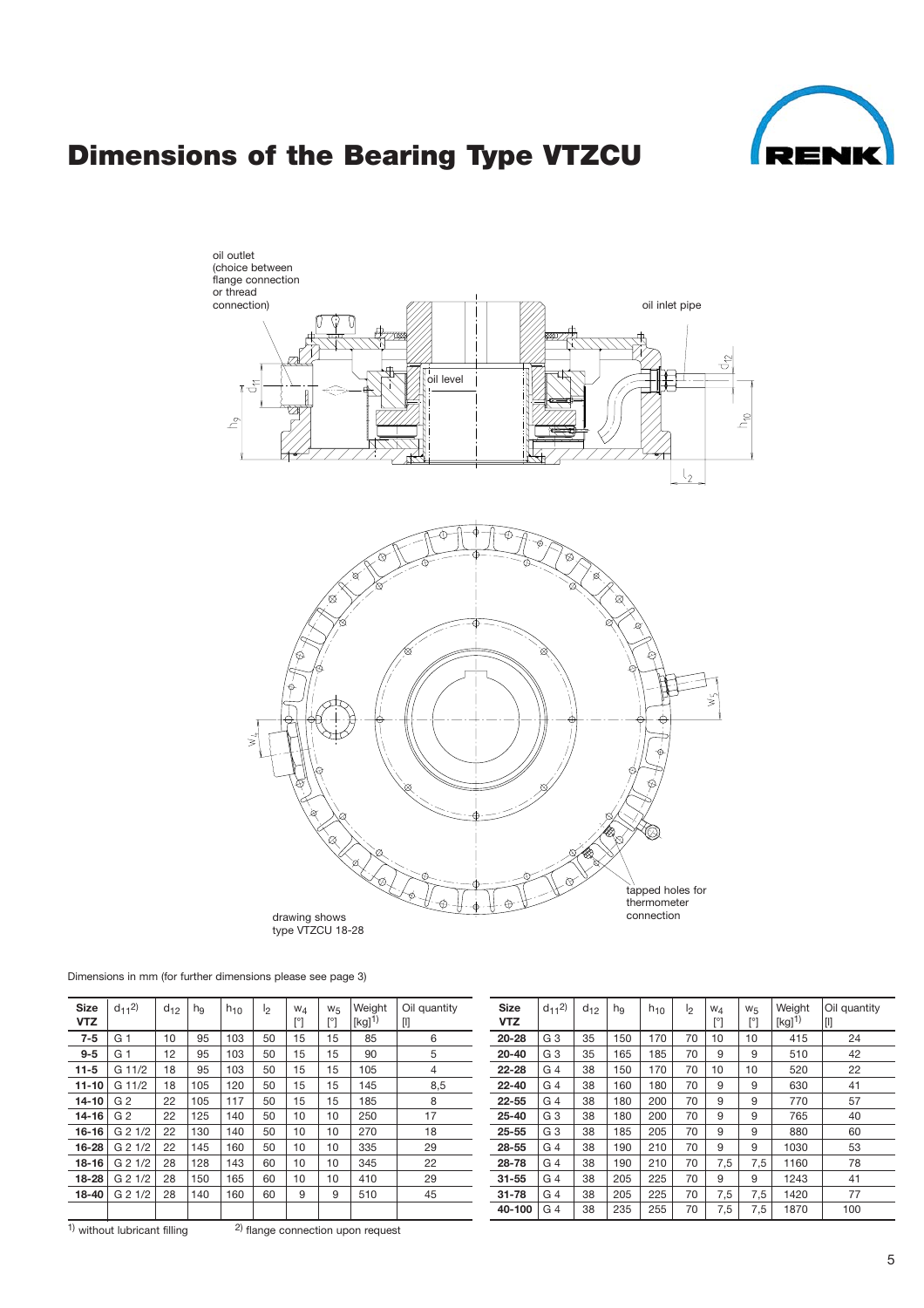# **Dimensions of the Bearing Type VGNCU**



| 7  | 0,3                                                                                                             | 6   |
|----|-----------------------------------------------------------------------------------------------------------------|-----|
| 9  | 0,4                                                                                                             | 7,5 |
| 11 | 0,6                                                                                                             | 12  |
| 14 | 1,0                                                                                                             | 20  |
| 16 | 1.3                                                                                                             | 25  |
| 18 | 1,6                                                                                                             | 31  |
| 20 | 2,0                                                                                                             | 39  |
| 22 | 3,0                                                                                                             | 53  |
| 25 | 3,5                                                                                                             | 68  |
| 28 | 4,5                                                                                                             | 85  |
| 31 | 5,5                                                                                                             | 106 |
| 40 | 7,0                                                                                                             | 138 |
|    | the contract of the contract of the contract of the contract of the contract of the contract of the contract of | .   |

**Bearing** F<sub>Rmin</sub> F<sub>Rmax</sub><br>size [kN] [kN] **size** [kN] [kN]

Final selection according to the EDP-calculation

FRmin = minimum radial load (shell with plain cylindrical bore)<br>F<sub>Rmax</sub> = maximum radial load

Dimensions in mm

| <b>Size</b><br><b>VGN</b> | max | d <sub>2</sub> | $d_3$ | $d_4$ | $d_{5}$ | $d_{6}$ | $d_{7}$        | $h_1$ | h <sub>2</sub> | $h_3$ | $h_4$ | e <sub>1</sub> | z  | $W -$<br>[°] | Weight<br>[kg] | Oil quantity<br>[I] |
|---------------------------|-----|----------------|-------|-------|---------|---------|----------------|-------|----------------|-------|-------|----------------|----|--------------|----------------|---------------------|
| $7 - 5$                   | 80  | 125            | 410   | 450   | 370     | 9       | G 3/4          | 65    | 45             | 148   | 12    | 140            | 12 | 75           | 62             |                     |
| $9 - 5$                   | 90  | 140            | 410   | 450   | 370     | 9       | G 3/4          | 70    | 50             | 148   | 12    | 140            | 12 | 75           | 65             | 8                   |
| $11-5$                    | 125 | 180            | 410   | 450   | 370     | 9       | G 3/4          | 80    | 50             | 148   | 12    | 140            | 12 | 75           | 75             | 4                   |
| $14 - 10$                 | 160 | 225            | 510   | 550   | 460     | 9       | G 3/4          | 100   | 60             | 178   | 14    | 200            | 12 | 75           | 130            |                     |
| $16 - 16$                 | 180 | 250            | 640   | 680   | 580     | 9       | G 3/4          | 115   | 60             | 210   | 16    | 240            | 18 | 50           | 200            | 16                  |
| $18 - 16$                 | 200 | 280            | 640   | 680   | 580     | 9       | G 3/4          | 125   | 75             | 210   | 16    | 240            | 18 | 50           | 230            | 14                  |
| 20-28                     | 225 | 315            | 760   | 800   | 690     | 11      | G <sub>1</sub> | 140   | 80             | 250   | 20    | 290            | 18 | 52,5         | 305            | 29                  |
| 22-28                     | 250 | 375            | 760   | 800   | 690     | 11      | G <sub>1</sub> | 160   | 120            | 250   | 20    | 290            | 18 | 52,5         | 345            | 33                  |
| $25 - 40$                 | 315 | 425            | 880   | 930   | 810     | 11      | G <sub>1</sub> | 170   | 120            | 280   | 23    | 320            | 20 | 47,5         | 515            | 43                  |
| 28-55                     | 335 | 475            | 980   | 1050  | 910     | 13.5    | G 1            | 200   | 135            | 320   | 23    | 370            | 20 | 47,5         | 725            | 66                  |
| $31 - 55$                 | 375 | 530            | 980   | 1050  | 910     | 13.5    | G <sub>1</sub> | 225   | 205            | 320   | 23    | 370            | 20 | 47,5         | 895            | 69                  |
| 40-78                     | 425 | 600            | 1100  | 1160  | 1020    | 13,5    | G <sub>1</sub> | 250   | 235            | 340   | 25    | 420            | 24 | 54,5         | 1185           | 97                  |

1) without lubricant filling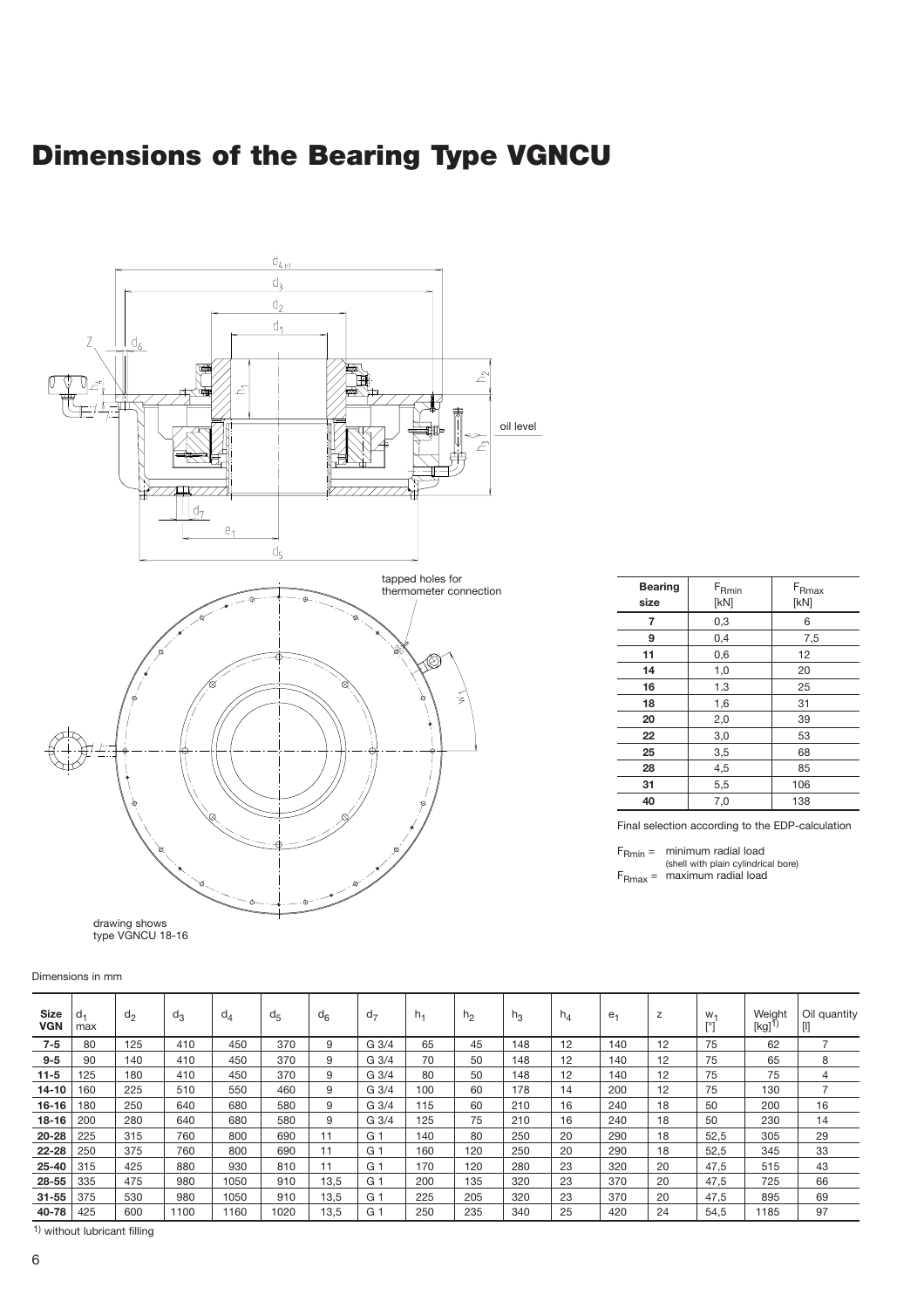

# **Dimensions of the Bearing Type VGWCU**



#### Dimensions in mm (for further dimensions see page 6)

| <b>Size</b> | $d_{8}$ | h <sub>π</sub> | e <sub>2</sub> | $e_3$ | $W_2$      | Weight | Oil quantity | <b>Size</b> | $d_8$ | ി≂  | e <sub>2</sub> | $e_3$ | $W_2$ | Weight | Oil quantity |
|-------------|---------|----------------|----------------|-------|------------|--------|--------------|-------------|-------|-----|----------------|-------|-------|--------|--------------|
| <b>VGW</b>  |         |                |                |       | <b>FOT</b> | [kg]   | $[]$         | <b>VGW</b>  |       |     |                |       | [O]   | [kg]   | UJ           |
| $7 - 5$     | 15      | 50             | 50             | 472   | 15         | 63     |              | $20 - 28$   | 15    | 100 | 80             | 692   | 10    | 310    | 28           |
| $9 - 5$     | 15      | 50             | 50             | 472   | 15         | 66     |              | $22 - 28$   | 15    | 100 | 80             | 692   | 10    | 350    | 32           |
| $11 - 5$    | 15      | 50             | 50             | 472   | 15         | 76     |              | $25 - 40$   | 15    | 120 | 90             | 812   | Ω     | 520    | 42           |
| $14 - 10$   | 15      | 60             | 65             | 560   | 15         | 135    |              | 28-55       | 15    | 130 | 100            | 514   | Ω     | 730    | 65           |
| $16 - 16$   | 15      | 90             | 60             | 588   | 10         | 205    | 15           | $31 - 55$   | 15    | 120 | 100            | 514   | ი     | 900    | 69           |
| $18 - 16$   | 15      | 90             | 60             | 588   | 10         | 235    | 13           | 40-78       | 15    | 140 | 120            | 569   | 7.5   | 190    | 96           |

1) without lubricant filling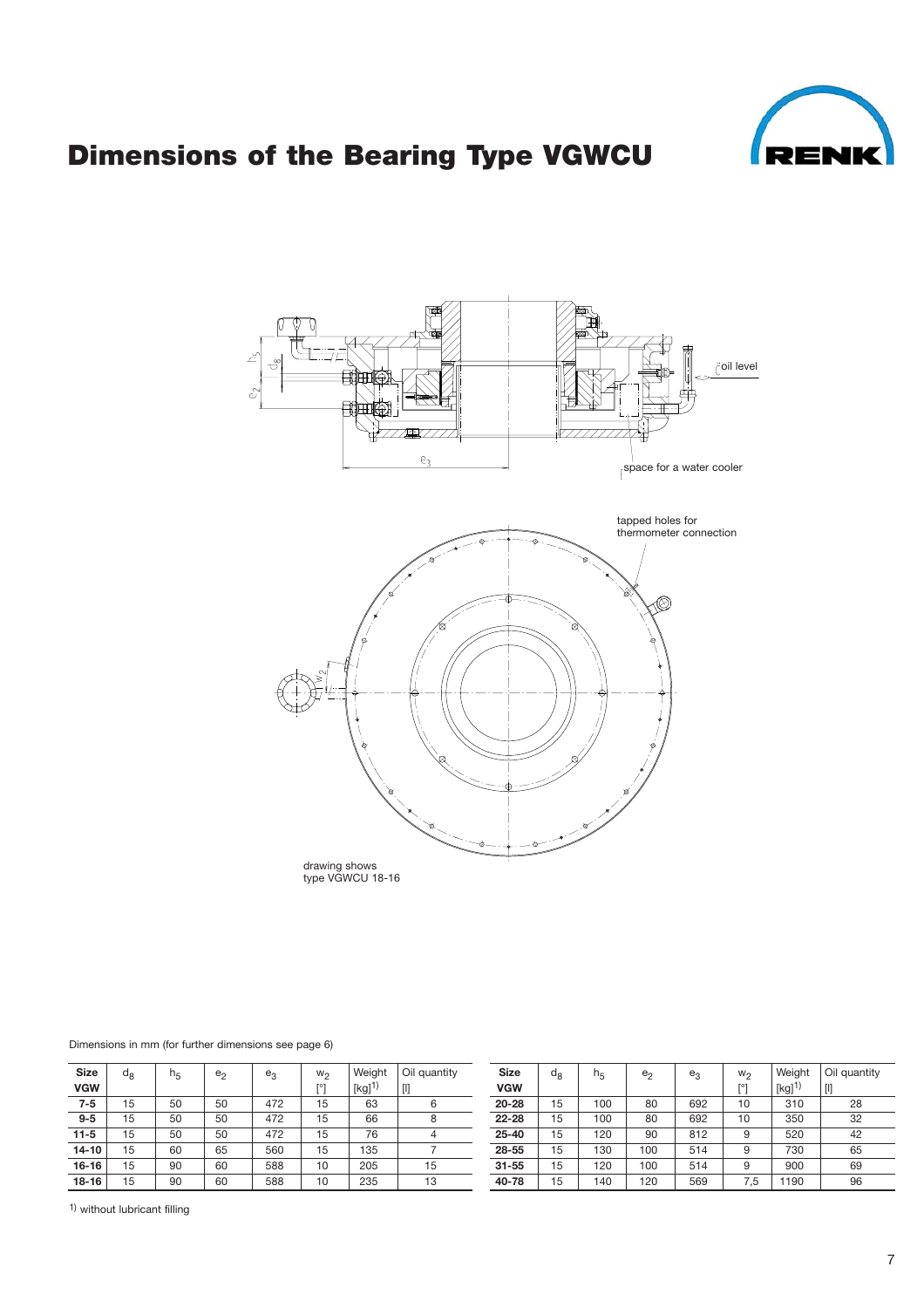# **Dimensions of the Bearing Type VGZCU**



#### Dimensions in mm (for further dimensions please see page 6)

| <b>Size</b> | $d9$ <sup>2</sup> | $d_{10}$ | $h_{\rm B}$ | h <sub>9</sub> | м  | $W_3$ | $W_A$ | Weight              | Oil quantity | <b>Size</b>   | $d_0$ <sup>2</sup>      | $d_{10}$ | $n_8$ | h <sub>9</sub> | -14 | $W_3$      | $W_A$    | Weight              | Oil quantity |
|-------------|-------------------|----------|-------------|----------------|----|-------|-------|---------------------|--------------|---------------|-------------------------|----------|-------|----------------|-----|------------|----------|---------------------|--------------|
| <b>VGZ</b>  |                   |          |             |                |    |       |       | $[kg]$ <sup>1</sup> |              | <b>VGZ</b>    |                         |          |       |                |     | <b>FOT</b> | [O]      | $[kg]$ <sup>1</sup> | $[]$         |
| 7-5         | G                 | 10       | 58          | 48             | 35 | 15    | 15    | 62                  |              | $20 - 28$ G 2 |                         | 18       | 120   | 105            | 55  | 10         | 10       | 305                 | 29           |
| $9 - 5$     | . G<br>1/4        | 12       | 55          | 45             | 35 | 15    | 15    | 65                  |              |               | 22-28 G 2 $1/2$ 22      |          | 100   | 80             | 55  | 10         | 10       | 345                 | 33           |
| 11-5        | 1/2<br>G          | 12       | 70          | 60             | 38 | 15    | 15    | 75                  |              |               | 25-40 $\mid$ G 2 1/2 22 |          | 130   | 115            | 55  | 9          |          | 515                 | 43           |
| $14 - 10$   | 1/2<br>l G 1      | 15       | 90          | 75             | 45 | 15    | 15    | 130                 |              |               | 28-55 G 2 $1/2$ 22      |          | 140   | 125            | 50  | 9          | $\Omega$ | 725                 | 66           |
| 16-16 $G$ 1 | 1/2               | 18       | 100         | 85             | 55 | 10    | 10    | 200                 | 16           |               | 31-55 G 2 $1/2$ 22      |          | 120   | 105            | 50  | 9          | a        | 895                 | 69           |
| 18-16 G 2   |                   | 18       | 100         | 85             | 55 | 10    | 10    | 230                 | 14           | 40-78 G $3$   |                         | 25       | 120   | 105            | 60  | 7.5        | 7,5      | 185                 | 97           |

 $1)$  without lubricant filling  $2)$  flange connection upon request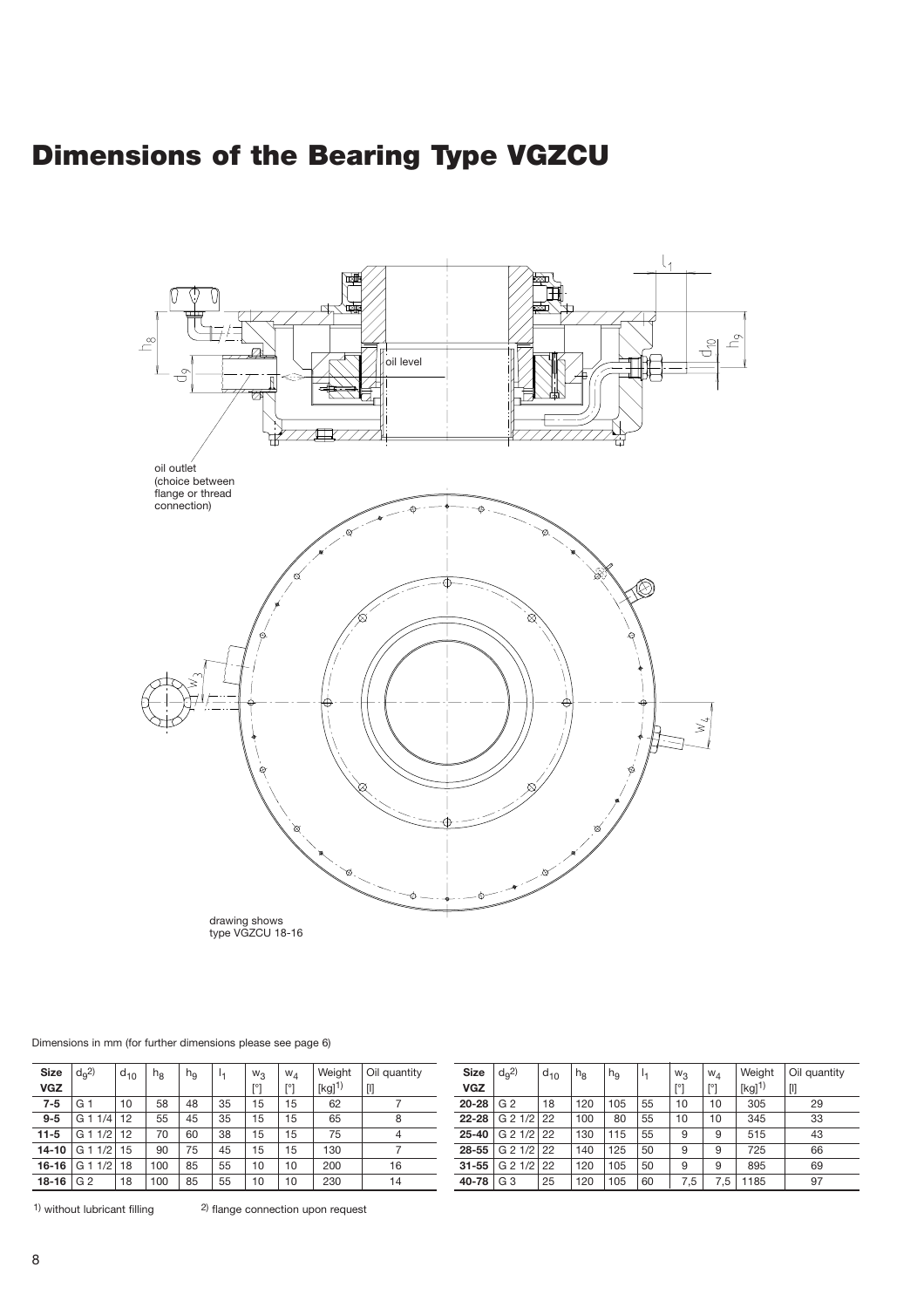# **Further Types Special Design Bearings**



#### **Type VB**

This bearing type can absorb thrust loads in both directions. The bearing shell can be made to accomodate a vari able number of RS-thrust pads to carry the upward thrust load. Upon receipt of the proposed operational duty, we will determine the correct number of RS-thrust pads and the housing size.

#### **Type V.F**

Both the natural cooled bear ing (N) and the water cooled bearing (W) can be additional ly equipped with fan cooling. The fan cooling increases the rate of heat dissipation over the bearing housing.





#### **Type X (special) with hydrostatic jacking**

To accomodate high axial loads (greater than the cata logue F<sub>as</sub> values) from a standing start, the RD-thrust pads can be designed to inject high pressure oil from a hydrostatic jacking system.

#### **Type X (special) with enlarged axial part**  $(F_{AB} \downarrow)$

The admissible axial load can be increased by using bigger RD-thrust pads. In such cases there will be a reduction of the maximum diameter of shaft permitted in way of the stand pipe.



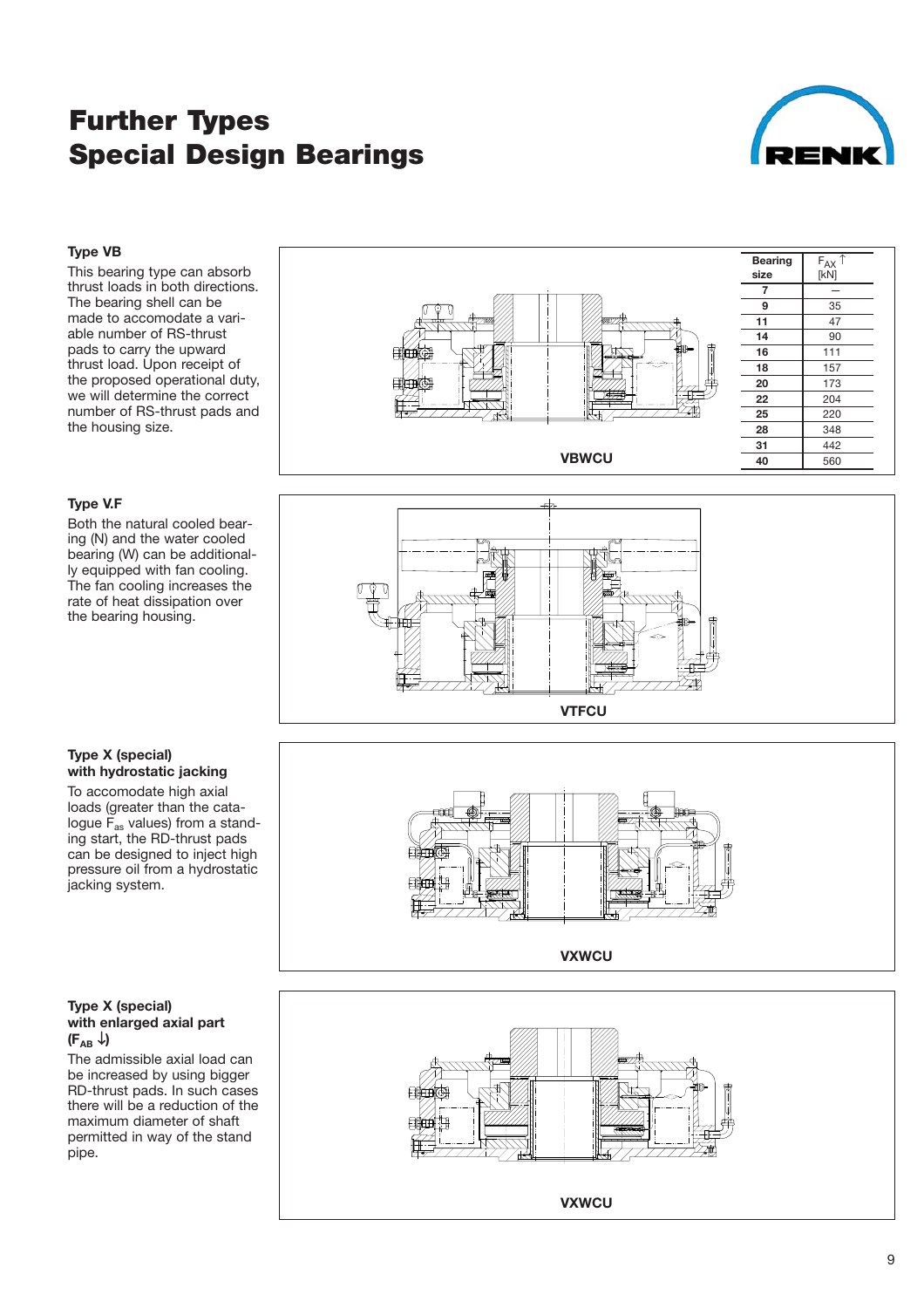# **Sealing Systems for V-Bearings**

The shaft seals are meant to:

- prevent oil getting out of the bearing,
- prevent penetration of water or foreign particles such as sand dust, into the bearing.

Based on the modular unit system and depending on the application cases the bearings are equipped with the corre sponding sealing systems.

The shaft seals must meet certain requirements, such as for instance, to prevent the penetration of water or foreign particles.

Upon delivery of the opera tional requirements RENK can determine the necessary seal ing system. The customer's specifications on protection grade according to DIN 40050 or IEC-529 are extemely useful in selecting the correct sealing arrangement.

#### **Stand pipe with / without pipe seal**

The stand pipe is attached to the bottom side of bearing and keeps the oil inside the tank.

With speeds over 13,5 m/s the journal bearing is provided with a stand pipe seal. The stand pipe seal controls the formation of foam within the oil bath of the bearing.

The stand pipe meets with the following protection requirements: Stand pipe with / without seal IP 23.



#### **Single gap seal**

The single gap seal is mounted on the top and bottom side of the bear ing. Fixed to the top of the bearing the gap seal functions as a standard seal.

The single gap seal can be fixed to the bottom side of the bearing in addition to the stand pipe (with / without stand pipe seal).

The single gap seal corresponds to the following protection grades: single gap seal on the top IP 42 single gap seal on the bottom in addition to the stand pipe with /without

stand pipe seal IP 43.

#### **Double seal (DUO-seal) with connections for air seal / pressure compensation**

The use of the DUO-seal increases the protection grade. Before determining the seal type it is necessary to clarify which side (bottom or top) of the bearing must be protected.

The DUO-seal corresponds to the following protection grades: Duo seal on the top IP 44 DUO seal on the bottom additionally to the stand pipe with / without

stand pipe seal IP 44.



This type of seal is mainly used to protect the top of the bearing. Due to the additional grease packing this seal can be used in almost all applica tion field.

The labyrinth seal with single gap seal and grease packing corresponds to the protection grade IP 56.



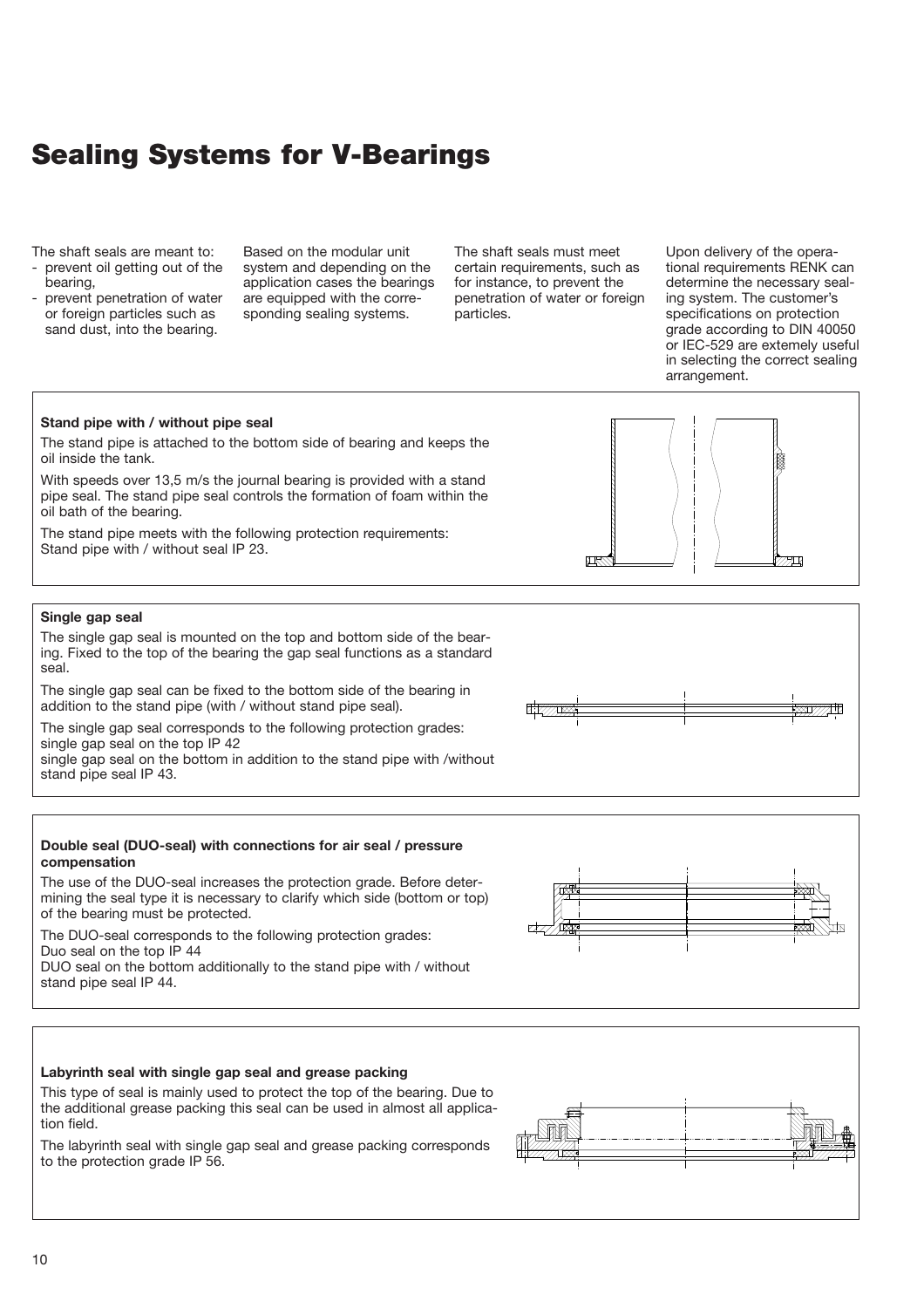# **Product Range**



## **Journal and thrust slide bearings and inserts**

| Type E             | for electrical machines, fans, compressors, turbines                                                                                                                                                                                                         | Catalogue-No. RH-1009 |  |
|--------------------|--------------------------------------------------------------------------------------------------------------------------------------------------------------------------------------------------------------------------------------------------------------|-----------------------|--|
| Type I             | for tube mills and crushers                                                                                                                                                                                                                                  | Catalogue-No. RH-1120 |  |
| Type M             | for general mechanical engineering applications                                                                                                                                                                                                              | Catalogue-No. RH-1065 |  |
| Type SN            | aftermost and intermediate bearings for marine applications                                                                                                                                                                                                  | Catalogue-No. RH-1202 |  |
| Type SC            | journal bearings for use with Diesel generators and rolling mills                                                                                                                                                                                            | Catalogue-No. RH-1149 |  |
| Type HG            | für Hydrogeneratoren und Elektromotoren                                                                                                                                                                                                                      | Catalogue-No. RH-1188 |  |
| Type WG            | in geschweißter Ausführung für Walzwerkantriebe                                                                                                                                                                                                              | Catalogue-No. RH-1155 |  |
| <b>Type DN</b>     | thrust bearings for marine applications                                                                                                                                                                                                                      | Catalogue-No. RH-1073 |  |
| Type VT and VG     | complete vertical thrust and guide bearings                                                                                                                                                                                                                  | Catalogue-No. RH-1153 |  |
| Type EV            | vertical bearing inserts for electrical machines, pumps and fans                                                                                                                                                                                             | Catalogue-No. RH-1021 |  |
| Type G             | plain bearing shells for gears, pumps etc.                                                                                                                                                                                                                   | Catalogue-No. RH-1102 |  |
| Type SH            | trunnion bearings for tube mills                                                                                                                                                                                                                             | Catalogue-No. RH-1147 |  |
| <b>ROTRIX</b>      | trunnion bearings                                                                                                                                                                                                                                            | Catalogue-No. RH-1089 |  |
| RD-thrust bearings | standard thrust internals (cup spring supported                                                                                                                                                                                                              | Catalogue-No. RH-1025 |  |
| RS-thrust pads     | standard range thrust pads (ball pivoted)                                                                                                                                                                                                                    | Catalogue-No. RH-1198 |  |
| Special bearings   | RENK can design and manufacture special bearings for a wide range of<br>industrial applications (e.g. type WG bearings with fabricated housing<br>for rolling mill drives).<br>RENK also manufacture bearings, shells etc. to customers designs and drawings |                       |  |

### **Couplings**

| <b>ELCO</b> | flexible compression sleeve coupling                 | Catalogue-No. RH-1008 |  |
|-------------|------------------------------------------------------|-----------------------|--|
| <b>ELBI</b> | flexible coupling for general mechanical engineering | Catalogue-No. RH- 076 |  |
| <b>AERO</b> | pneumatically shifting friction coupling             | Catalogue-No. RH-1118 |  |
|             | centrifugal clutch                                   | Catalogue-No. RH-1014 |  |
|             | overrunning clutch                                   | Catalogue-No. RH-1013 |  |
|             | diaphragm clutch                                     | Catalogue-No. RH-1063 |  |
|             | special couplings and clutches                       |                       |  |

EDP-computer calculations for slide bearings and ELCO-couplings.